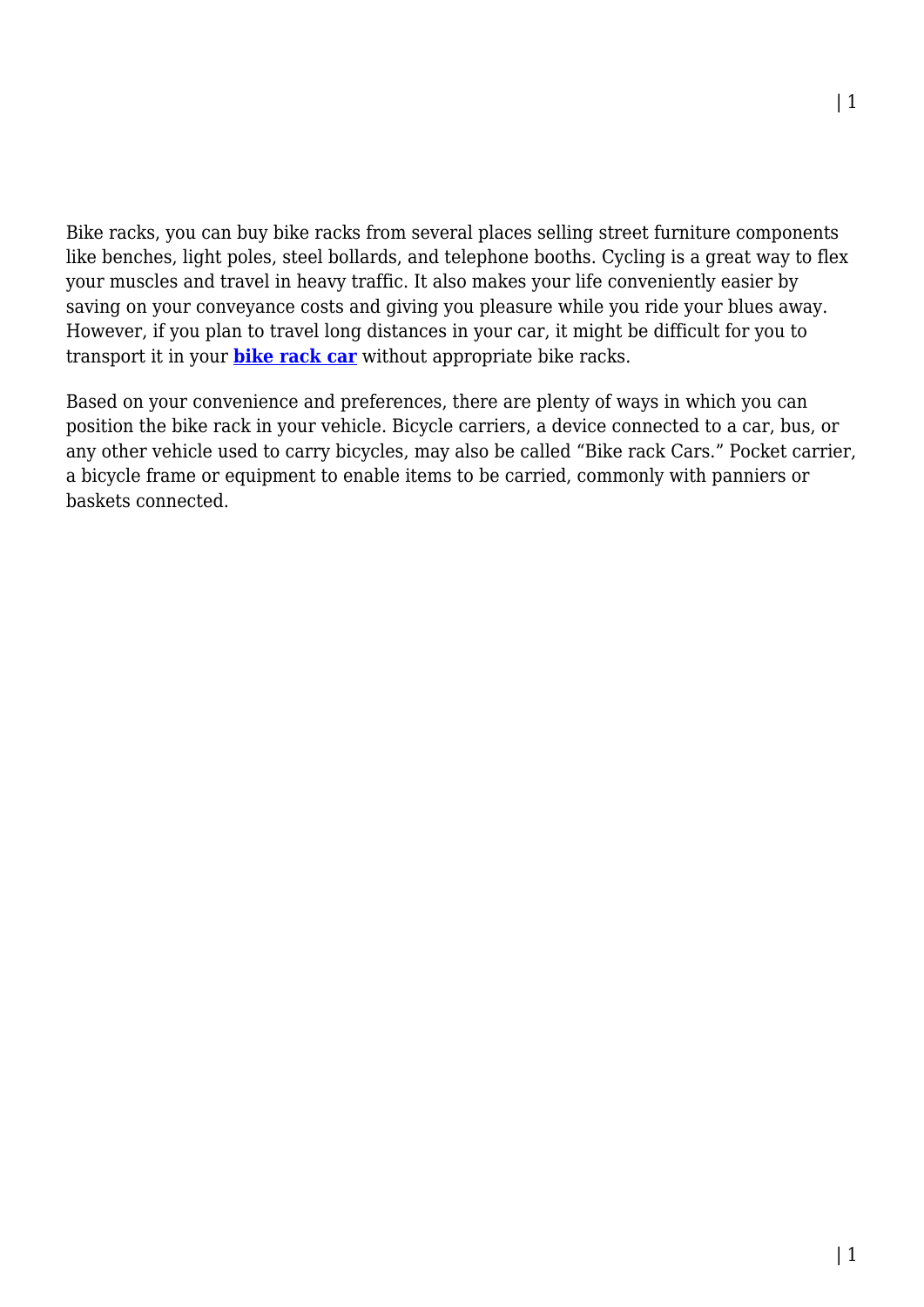

Today, the industry offers different types of frames. You may pick a specific model when choosing to acquire one, which can be readily placed in your car and makes the most use of your existing vehicle space. The most excellent motorcycle racks make it less difficult to carry your bike. For instance, a rooftop stand or a trailer hitch can be positioned. However, the usage of bicycle racks protects you from any such difficulties as they are straightforward to use and give beautiful platforms for keeping your bike.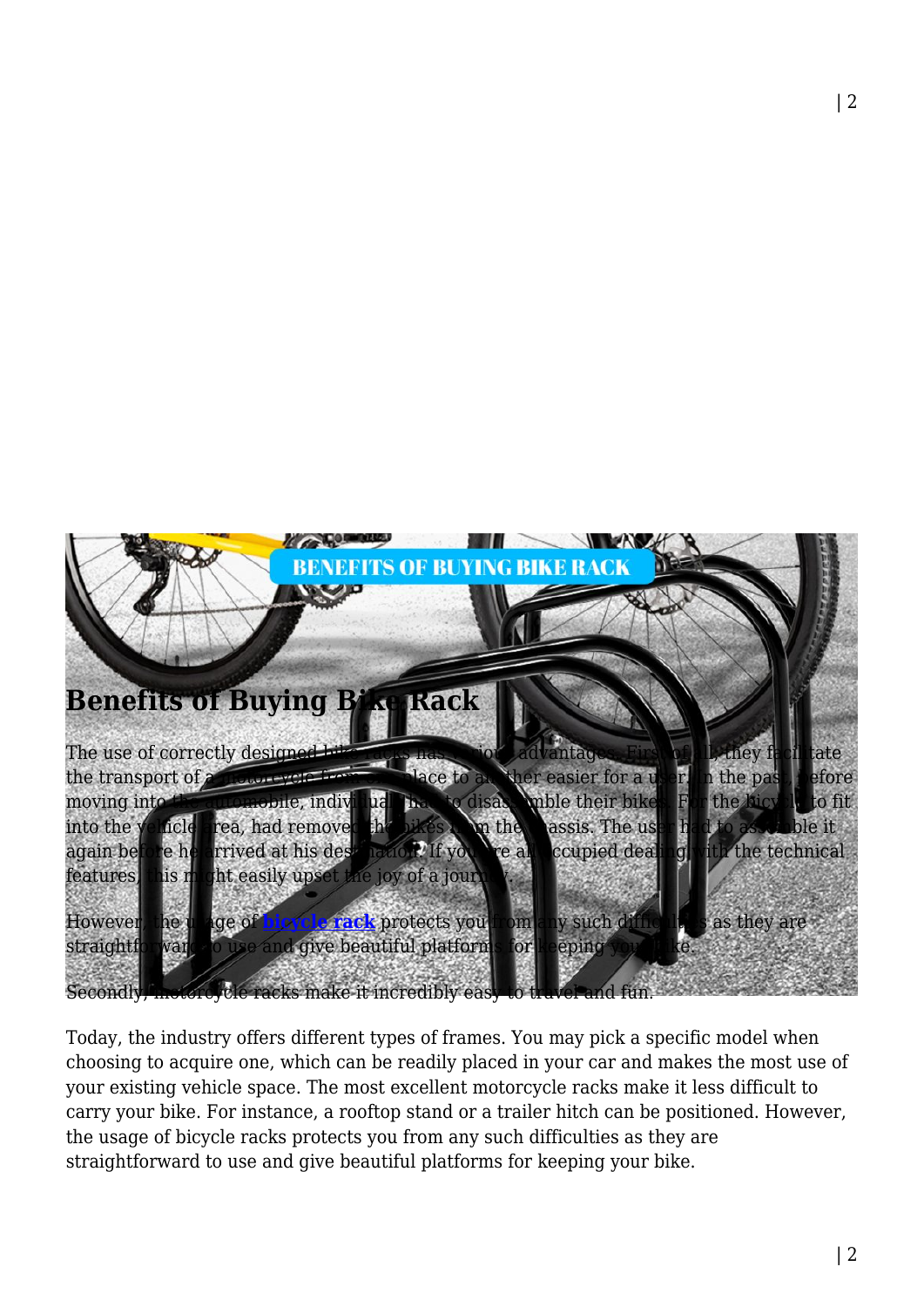You do not need to retain and make it harder for you to comfort your bike in the passenger area. Additional persons can be made space and can save transit expenses.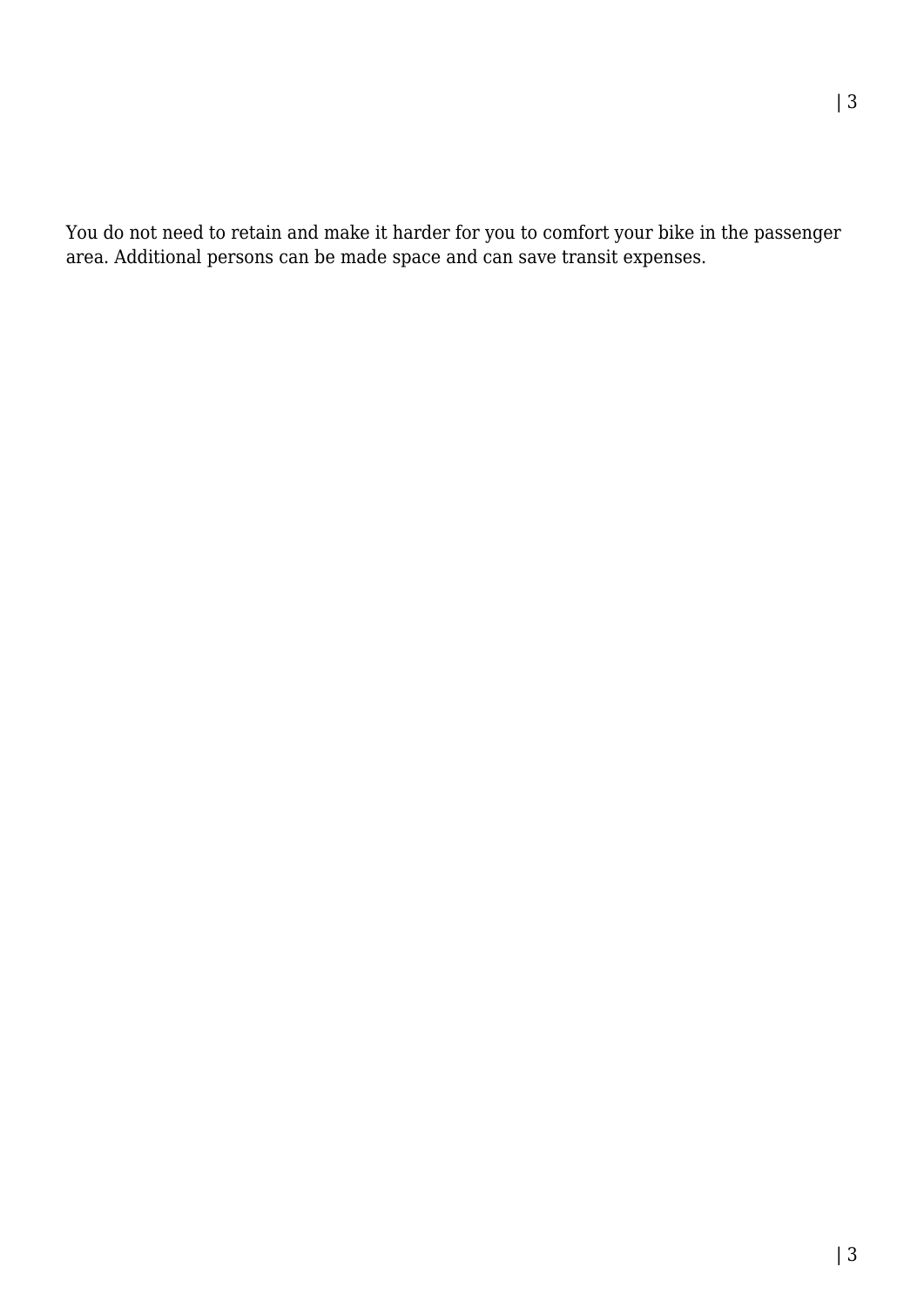

After selecting the number of bikes you intend to transport, you may decide how you want to transport them. There are three choices:

**[Bike racks](https://kidsrideoncar.com.au/cycling/bicycle-bike-rack/)** on the roof

In addition, there are two types of automobile rear ends:

- Bike rack Cars for towbars
- Bike rack Cars for trunks

## **Why opt for a rooftop bike rack?**

The top-selling mounted bicycle storage rack provides you complete access to your vehicle's trunk, allows you to carry each bicycle for most wheel dimensions, and may be mounted as an attachment point. Thule ThruRide is a fork-mounted bike storage solution that protects your fork's rear or thru-axle.

While both layouts necessitate either factory-fitted or aftermarket crossbars, fork-mounted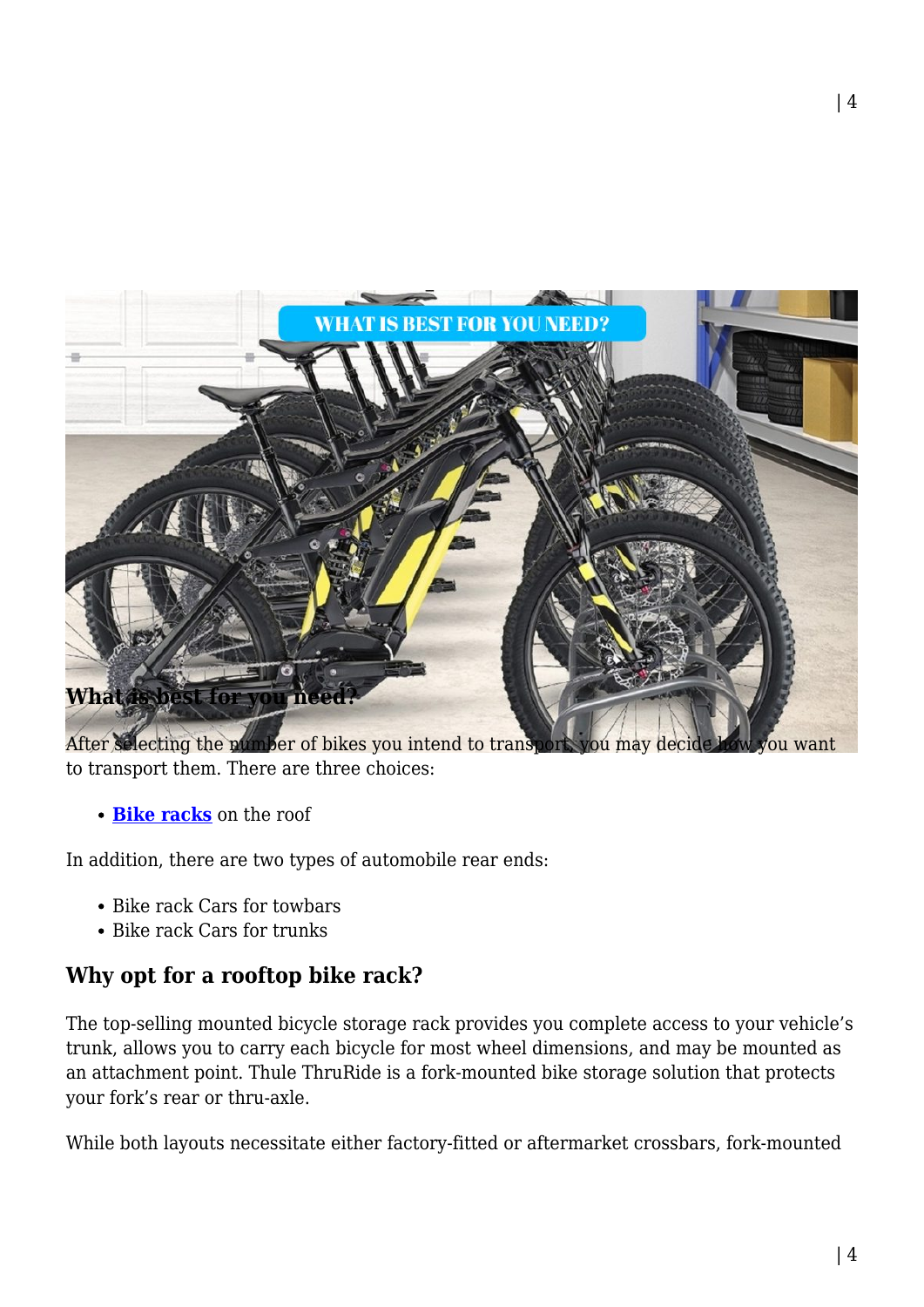| 5

or vertical roof Bike rack Cars are ideal for sedans and smaller SUVs with a lower loading height or vehicles without a towbar.

## **The benefit of rooftop bike rack:**

- You have a roof rack but no towbar and do not wish to add one.
- Your vehicle's roof height is lower.
- You must have complete access to the back of their car.
- You do not have much storage space.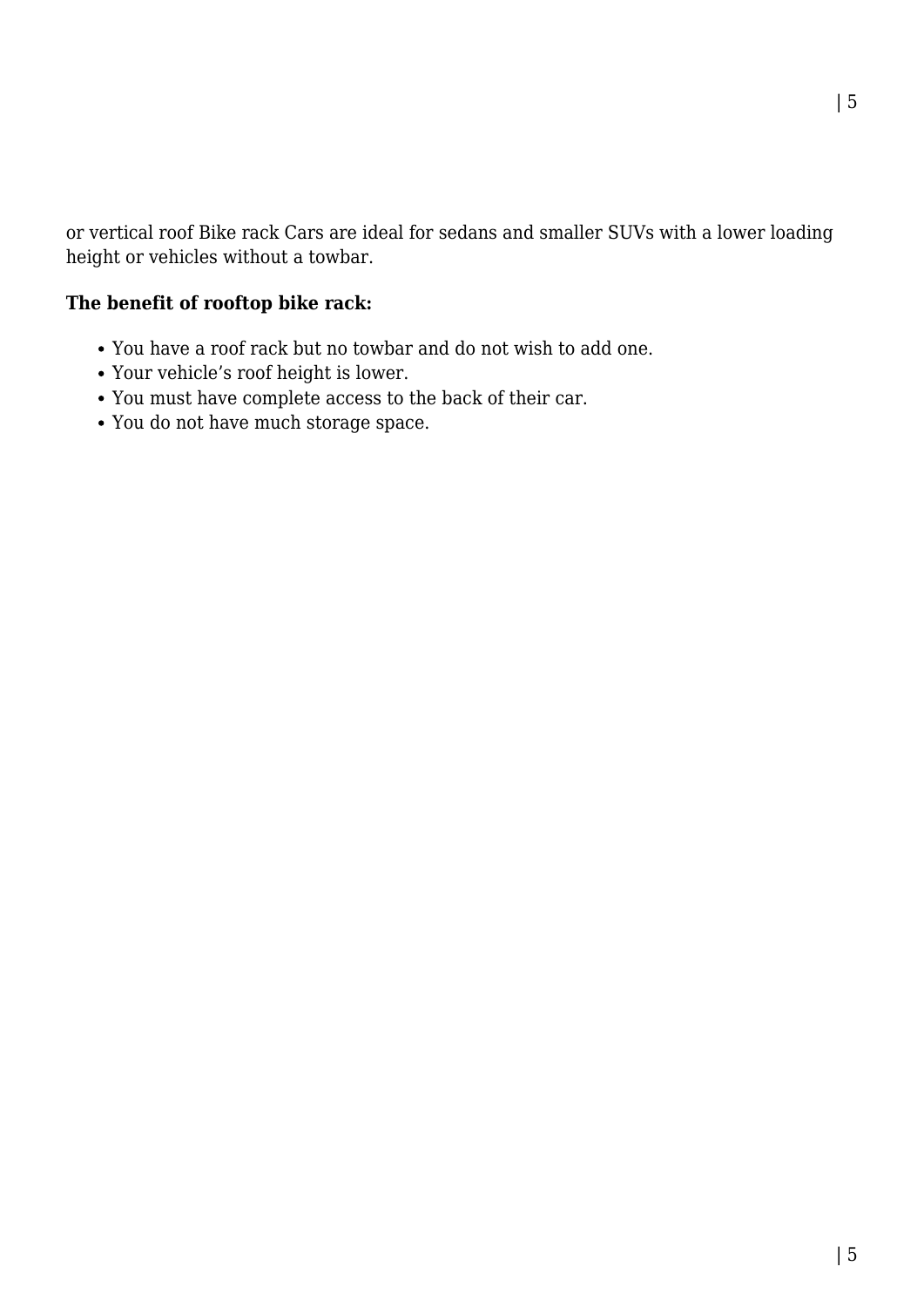

Alright, so let us look at some of the different things you will want to think about when it comes to bike racks.

They are a constructive way for you to come across as a provider of green travel options, and this can help improve your reputation and make sure that you come across as a company to invest in. However, at the same time, you're going to want to make sure that you're doing your best to promote yourself as a provider who will be as environmentally friendly as possible. If you are someone who does, you're in luck because this helps to convey this message in even more detail.